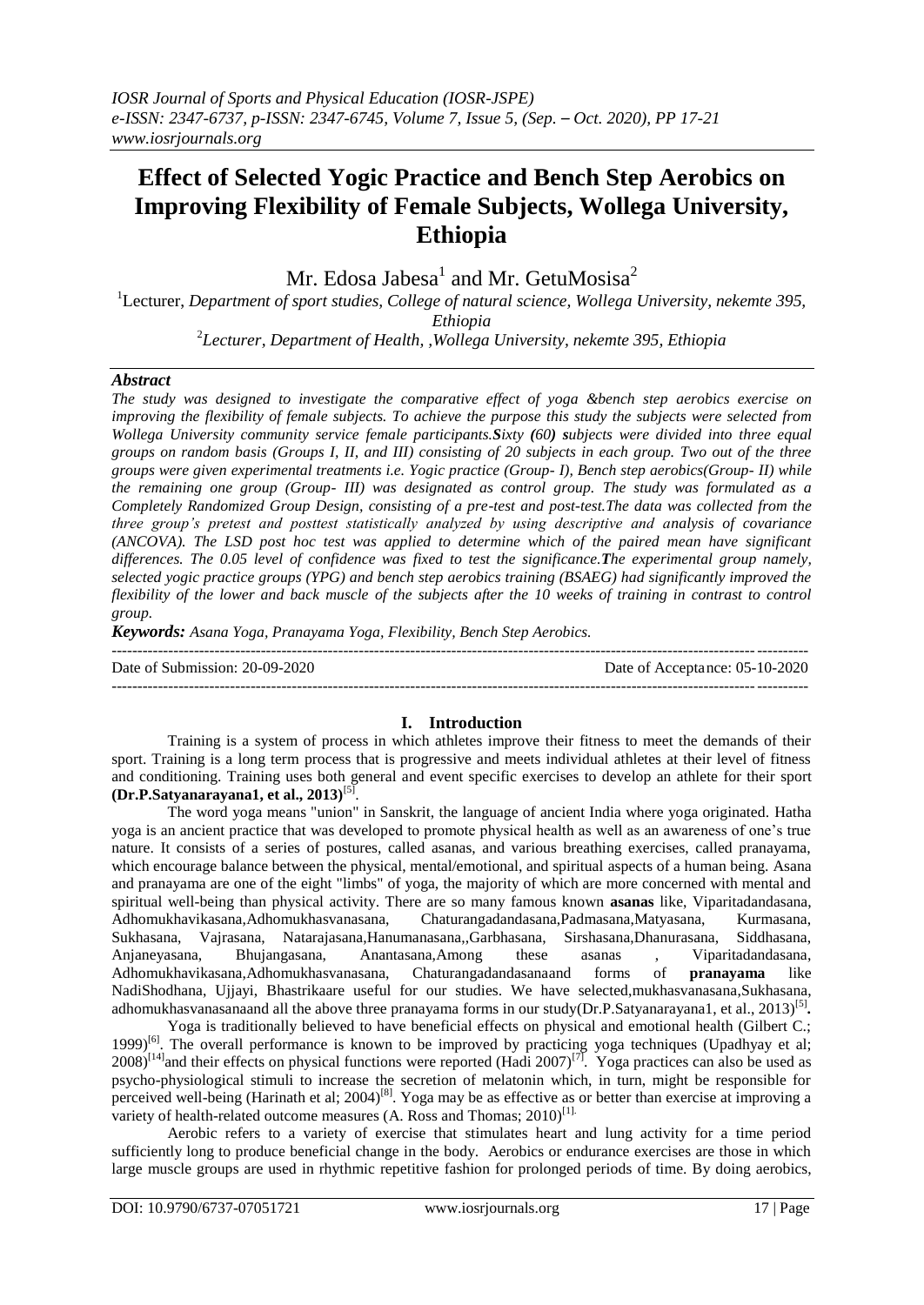the whole body is used and major muscle groups including legs, trunk and arm get involved (P. Sivaraman, 2014) [12] **.**

During the recent years, many people, especially woman turned to rhythmic activities such as aerobics. Such sports bring less fatigue, thank to music; they also improve memory since they require tight coordination between rhythm and movement. (Dastgerdi, 2008)<sup>[4]</sup> In such rhythmic sports in general and aerobics in particular, it is possible to either increase or decrease the exercise intensity level and output through changing bench height, music rhythm, and kinetic chain exercises (Kramer et al, 2001)<sup>[11]</sup>. Aerobics has a positive effect on all body organs, contributes to striking caloric balance and controlling body weight, and improves muscles, joints, and bones structure as well. It also decreases the risk of cancer and blood pressure and leads to better cardiorespiratory functions (Salimi, 2010)<sup>[14]</sup>. Therefore, athletes have more oxygen uptake, which guarantees more efficient breathing (Vilmor, 2006)<sup>[16]</sup>. The fact is also supported by the recent researches. Koutedakis et al (2007)<sup>[10]</sup> confirmed that 3 months of aerobic and stretching exercise has a great effect on students' physical fitness and performance. The findings of the study revealed that slow and fast-paced classical music has a significant effect on participants' resistance against fatigue, final workload, and also their heart rate in fatigue state; however no significant difference was seen between the effects of the two types of music (Akbarpour et al.,  $2005)^{[2]}$ . Mohebi et al  $(2005)^{[12]}$  considered step aerobic exercises as an effective way to increase cardiovascular endurance and decrease body fat in non-athletic women; they also believe that such activities lead to a good body composition and balance. There is lack of scientific studies or no such experimental research conducted on Wollega University community service female participants.All this things urged the researchers to conduct the study on the effects selected yoga practice and bench step aerobics training on flexibility of Wollega University community service female participants.

### **1.1 Objective of the study**

- 1 To investigate the influence of selected yogic practices and bench step aerobics on the flexibility oflower and back muscle of female subjects.
- 2 To compare the effects of the training programs between the experimental and control groups on flexibility oflower and back muscle offemale subjects.

### **II. Materials and Methods**

#### **2.1 Sample and sampling techniques**

To achieve the purpose of the study sixty (60) untrained subjects from eighty (80) female total population who are not in any of the yoga and step aerobics and also free form deformities and ailments was selected from Wollega University community service female participants by using random sampling method and their ages ranged from 13-17 years old.

They were randomly assigned into three groups, namely, yoga training group (YG) (n=20), bench step aerobics training group (BSAEG) (n=20) and control group (CONTG) (n=20). Group I was participated in YT, group II participated BSAET, and the control group was not gate any treatment.

#### **1.2 Design of the study**

The study was formulated as a **Completely Randomized Group Design**, consisting of a pre-test and post-test. **2.2 Selection of variables** 

After the author gone through both critical as well as allied literature related to the problem, the following independent and dependent variable were selected.

#### **1. Independent variables**

- A. Selected yogic practice (15 asana and 3 pranayama practice)
- B. Bench step aerobics training

#### **2. Dependent variables**

A. Flexibility (lower and back muscle)

#### **2.3. Administration of Tests**

Sit and reach test was conducted to measure the subject's flexibility of back and lower (hamstring) muscle. To insure the reliability of the data, test-retest method was used.

#### **2.4. Training protocol**

A ten weeks selected yogic practice and bench step aerobics programme for three days in a week approximately for one hour were conducted. The training programme was administered in the afternoon session of the day. The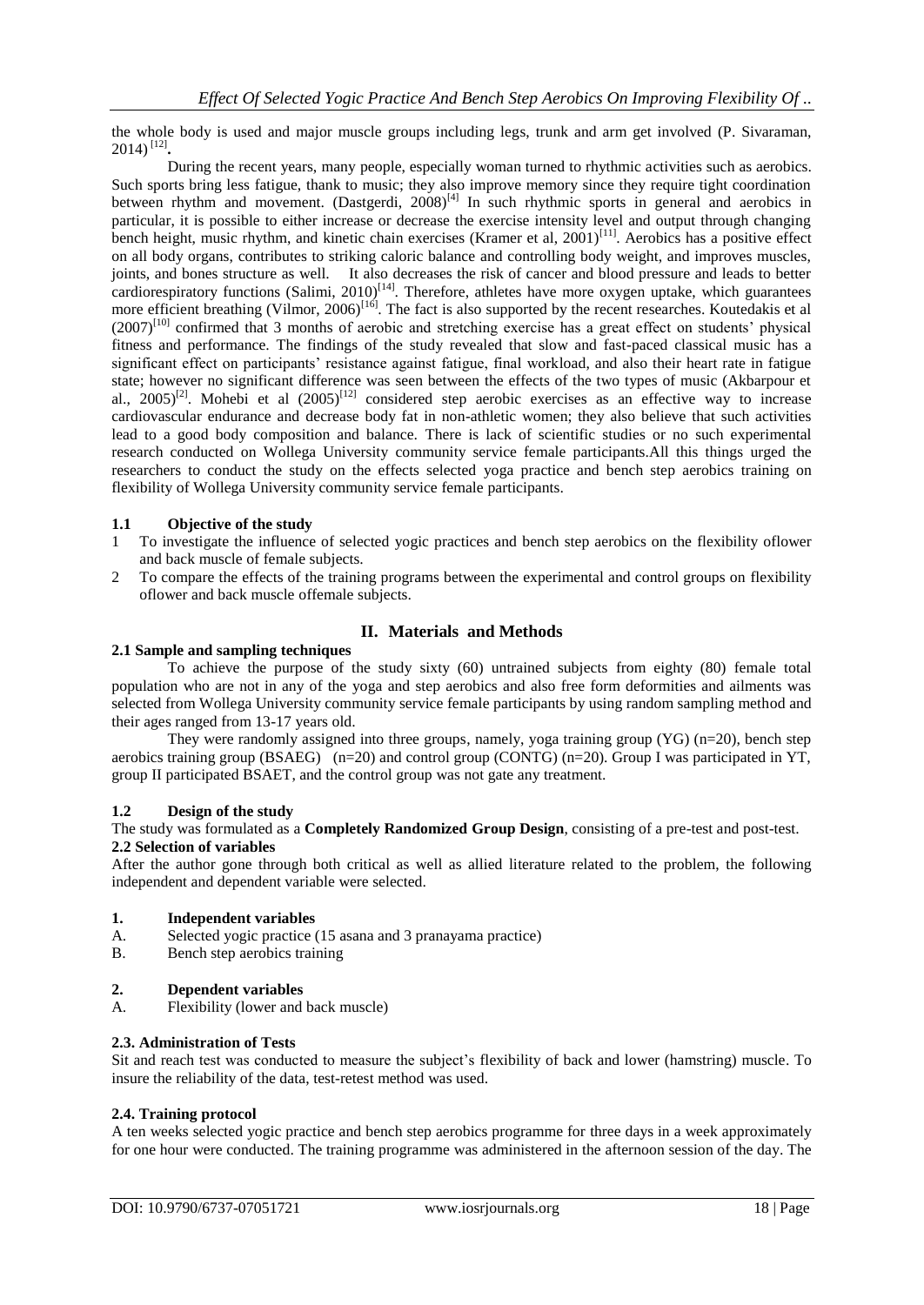control group was continued their regular programme as usual.The subjects underwent their training program under continuous and strict supervision of the researcher.

#### **2.5 Statistical techniques**

The data was collected from the three groups pretest and posttest on the flexibilitystatistically examined for significant improvement by using SPSS version 20 software package, descriptive and analysis of covariance (ANCOVA). The LSD post-hoc test was applied to determine the significant differences between the adjusted posttest means. In all cases the criterion for statistical significance was set at 0.05 level of confidence (P<0.05).

#### **III. Analysis of Results**

This study have been assessed the back and lower body flexibility of female subjects before and after the exercise training intervention.Flexibility of the subjects were measured by using appropriate tools. The study discussed according to the factual data obtained.

| <b>Tests</b>    | Mean & Standard Deviation |                               |                         |                               |                                   |                |                              |                |            |
|-----------------|---------------------------|-------------------------------|-------------------------|-------------------------------|-----------------------------------|----------------|------------------------------|----------------|------------|
| Groups          | Yoga<br>practice          | <b>Bench</b> step<br>aerobics | <b>Control</b><br>group | Sum of<br><b>Varian</b><br>ce | <b>Sum</b><br>of<br><b>Square</b> | D.f            | <b>Mean Sum</b><br>of Square | <b>F-ratio</b> | <b>Sig</b> |
|                 | 3.0000                    | 3.0500                        | 3.6000                  | $\mathsf{A}$                  | 4.433                             | 2              | 2.217                        | .227           | .798       |
| Pre             |                           |                               |                         | W                             | 556.750                           | 57             | 9.768                        |                |            |
|                 | 3.45269                   | 3.13679                       | 2.74629                 | Total                         | 561.183                           | 59             |                              |                |            |
| Post            | 11.0500                   | 8.5000                        | 3.7750                  | $\mathsf{A}$                  | 68.765                            | $\overline{2}$ | 272.513                      | 32.484         | .000       |
|                 | 2.68475                   | 3.01749                       | 2.97567                 | W                             | 1342.459                          | 60             | 8.389                        |                |            |
|                 |                           |                               |                         | Total                         | 1411.224                          | 62             |                              |                |            |
| <b>Adjusted</b> | 11.232                    | 8.640                         | 3.452                   | A                             | 623.082                           | $\overline{c}$ | 311.541                      | 207.612        | 0.000      |
| Post test       |                           |                               |                         | W                             | 84.033                            | 56             | 1.501                        |                |            |

**Table 1:** Analysis of Covariance for the Pretest, Post Test and Adjusted Post Test Mean of the Experimental and Control Groups on Flexibility (Score In Centimeter)

The pretest, posttest and adjusted post-test mean values of yogic practice, bench step aerobics and control group on flexibility are graphically presented in figure 1.





Table 1 and Figure 1, clearly shows that the F-ratio test applied to the pre-test means was .227 which was lesser than the required table value of 3.16 for significant at 0.05 level of confidence with the degrees of freedom 2 and 57. Thisprovides that, no significant differences was exist among the training and control groups at initial stage on the lower back muscle.

However, the 'F' ratio value in post test phase (32.484), and adjusted post-test phase (207.612) are found to be significant for being greater than the required table value of 3.16 and 3.16 to be significant at 0.05 level of confidence with 2, 57and 2, 56degree of freedom respectively.

As in analysis of co-variance the significant difference on flexibility in post-test and adjusted post-test means among yogicpractice, step aerobics training groups and one control group was found.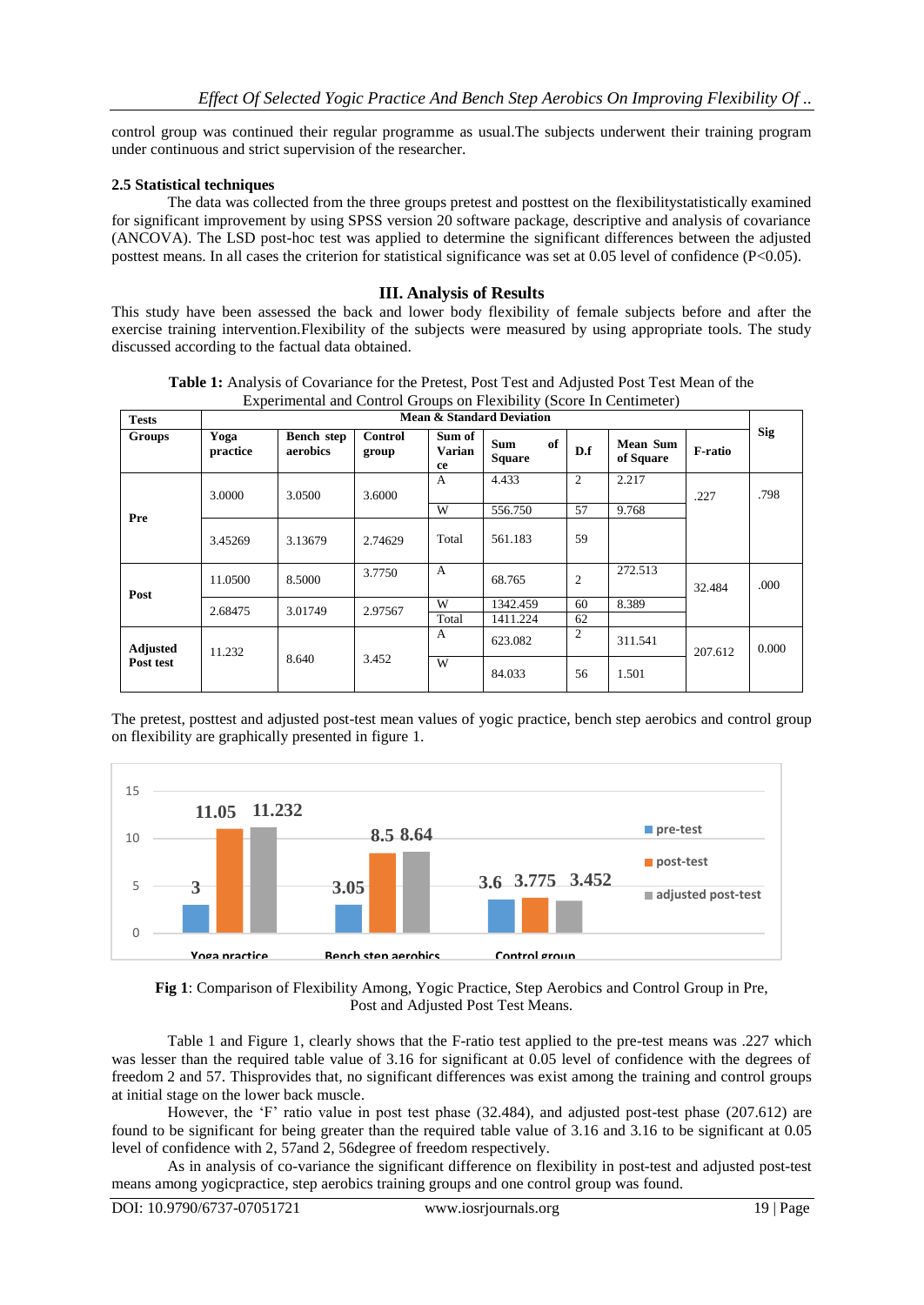To find out which of the paired means had a significant difference, the LSD post-hoc test is applied and the results are presented in table 4.

| Table 2: The LSD Post Hoc Test for the Differences between the Adjusted Post-Test Paired Meansamong |
|-----------------------------------------------------------------------------------------------------|
| Experimental and Control Groups on Flexibility (Score In Centimeter)                                |

| Yoga practice | Bench step aerobics | Control group | MeanDifferences | ConfidenceInterval Value |
|---------------|---------------------|---------------|-----------------|--------------------------|
| 11.232        | 8.640               |               | 2.592*          | 0.000                    |
| 1.232         |                     | 3.452         | 7.780*          | 0.000                    |
|               |                     |               |                 |                          |
|               | 8.640               | 3.452         | 5.188*          | 0.000                    |

\* Significant at 0.05 level of confidence

From Table 2, (post-hoc test) it was also observed that there were significant differences between each training groups and control group on flexibility in which the mean value of training groups (yoga practice 11.232, step aerobics group 8.640) were found to be greater than that of control group (3.452) mean values.It is concluded that there was a significant difference on flexibility among the two experimental and control groups. However, selected yogic practice group was to be found better in improving the flexibility than bench step aerobics group and bench step aerobics groups improved better than control group.

#### **IV. Discussion of findings**

The result of the present study reveals that the experimental group namely, selected yogic practice (YPG) and bench step aerobics training (BSAEG) had significantly improved the flexibility of lower and back muscle of the subjects after the 10 weeks of training in contrast to control group.

Yogic practice (Asana technique) and Stretching exercise before, during and after the aerobics training plays a vital role in keeping muscles and joints strong and pliable so they are less susceptible to injuryand enabling your muscles to work most effectively. The reason behind this is may be increased muscle/tendon group with a greater range of motion passively,increased the maximal length, length extensibility and passive resistive forces of the calf, thigh and back muscles. Adaptations of other ankle and leg structures also may have contributed. There is also increased elasticity of muscle and connective tissues, increased resting length of muscle and connective tissues, muscle spindles adapt to the increased length, reducing the stimulus to the stretch reflex, increased RoM at a joint before the stretch reflex is initiated due to asana practice and stretching exercise**(Alter. (1996).**

The current findings are in compliance with a research conducted by**K. Bharathapriya and R. Gopinath, (2011)** studied the effect of yogic practice on flexibility among school boys. The experimental group underwent selected asanas and pranayama for five days per week for twelve weeks. Control group did not undergo any training programme rather than their routine work. Flexibility was measured by using sit and reach box. Finding of flexibility shows significant improvement due to the twelve weeks yogic practice when compared to the control group.

**Nagaraj, Subramaniam and Jayasivarajan, (2011)** studied effect of stretching exercises and aerobic exercises on flexibility of school boys. The three experimental groups were subjected to the training programme for 10 weeks for three days per week. Control group did not undergo any training programme rather than their routine work. The pre-test and post-test were compared with using Analysis of Covariance. The result shows that combined exercises (stretching and aerobics exercises) were significantly better than stretching exercises, aerobics exercises in flexibility.

#### **V. Conclusion**

Besides, the analysis of the data indicated that yogic practice showed better results in improving flexibility of lower and back muscle of the female subjects than bench step aerobics trainingundertaken in this study.

#### **Acknowledgements**

The authors would like to thankWollega University Sport Studies instructors for their collaboration during the collection of the data presented in part of this review.

#### **Reference**

- [1]. A,Ross, S.J. Thomas. The health benefits of yoga and exercise: a review of comparison studies. 2010, 16:3-12.
- Akbarpor- Bani M, Rajabi H, Salami F, 2005. To determine the effect of a combination of resistance and endurance exercise on body composition and non-athlete male students. Book of Abstracts of the Sixth National Conference on Physical Education and Sport Sciences. 13-11 March (40). Isfahan: Isfahan University.
- [3]. Alijani A, Ahmadi S, 2002. Effect of eight weeks of aerobic and anaerobic exercise on cardiovascular risk factors in male students of ShahidChamran University. Motion, (4), 21-5.